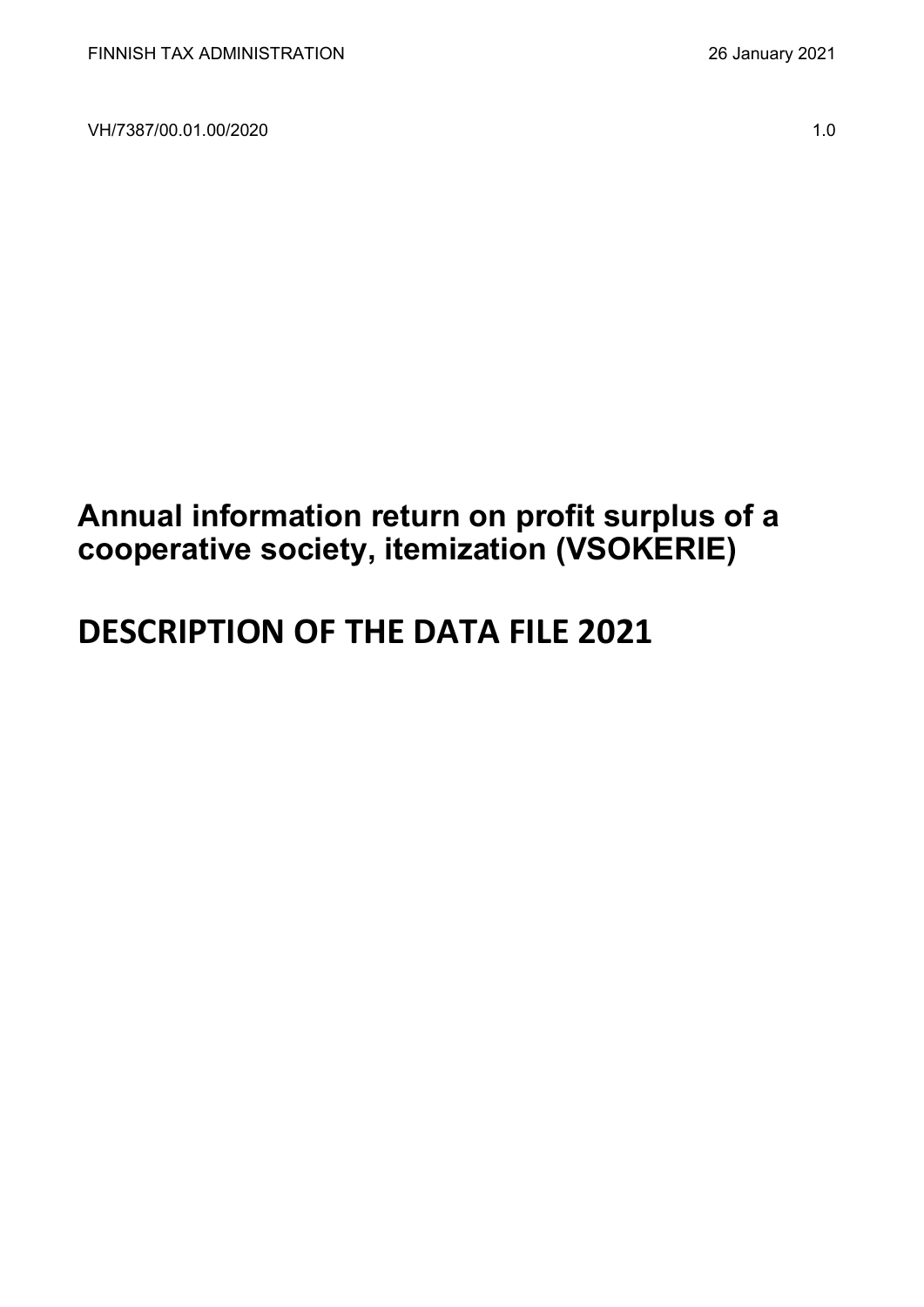#### **Table of contents**

| 1.             | <b>INTRODUCTION</b>                                               | $\overline{2}$ |
|----------------|-------------------------------------------------------------------|----------------|
| $2^{\circ}$    | <b>DESCRIPTION OF THE INFORMATION FLOW AND SUBMITTAL OF FILES</b> | $\overline{2}$ |
| $\mathbf{3}$   | <b>MAKING CORRECTIONS</b>                                         | $\mathbf{3}$   |
| 4              | <b>PERIOD OF VALIDITY</b>                                         | 3              |
|                | 5 COMBINED INFORMATION FLOWS                                      | 3              |
| 6              | <b>CHANGES ON THE PREVIOUS YEAR</b>                               | 3              |
| 7 <sup>7</sup> | <b>LIST OF THE DATA CONTENT</b>                                   | 3              |
|                | 8 AUTOMATED CHECK PROCESSES                                       | 5              |
| 9              | <b>MESSAGES</b>                                                   | 5              |
|                | 10 EXAMPLE                                                        | 6              |

#### **Version history**

| <b>Date</b> | <b>Version</b> | <b>Description</b>                              |
|-------------|----------------|-------------------------------------------------|
| 26.1.2021   |                | First release concerning the 2021 taxable year. |

#### <span id="page-1-0"></span>**1 INTRODUCTION**

This guidance explains the structure of the required inbound file and the check procedures that follow. For more information, see [General description for](https://www.vero.fi/globalassets/tietoa-verohallinnosta/ohjelmistokehittajille/finnish-tax-administration_electronic-filing-of-information-returns-general-description.pdf)  [electronic filing of information returns \(pdf\)](https://www.vero.fi/globalassets/tietoa-verohallinnosta/ohjelmistokehittajille/finnish-tax-administration_electronic-filing-of-information-returns-general-description.pdf) (*tax.fi > About us > IT developers > Data format specifications > General description for electronic filing of information returns*).

#### <span id="page-1-1"></span>**2 DESCRIPTION OF THE INFORMATION FLOW AND SUBMITTAL OF FILES**

**Cooperatives that distribute profit surplus to their shareholders** must submit an annual information return on **all the surplus amounts that have become available during the tax year for cash payment to shareholders**, even if the shareholder-beneficiaries had not yet received the amounts.

To read more about annual information returns, go to [Forms](https://www.vero.fi/en/About-us/contact-us/forms/) (*tax.fi > About us > Contact us > Forms > Annual information).*

To check the method of identification required by this information flow, the required role and the place in the flow where authorisations are checked, go to [Methods of sign-in, roles and rights to represent organisations](https://www.ilmoitin.fi/webtamo/sivut/IlmoituslajiRoolit?kieli=en&tv=VSOKERIE) *[\(Ilmoitin.fi >](https://www.ilmoitin.fi/webtamo/sivut/IlmoituslajiRoolit?tv=VSY02C)  [Instructions and templates > Methods of sign-in, roles\)](https://www.ilmoitin.fi/webtamo/sivut/IlmoituslajiRoolit?tv=VSY02C).*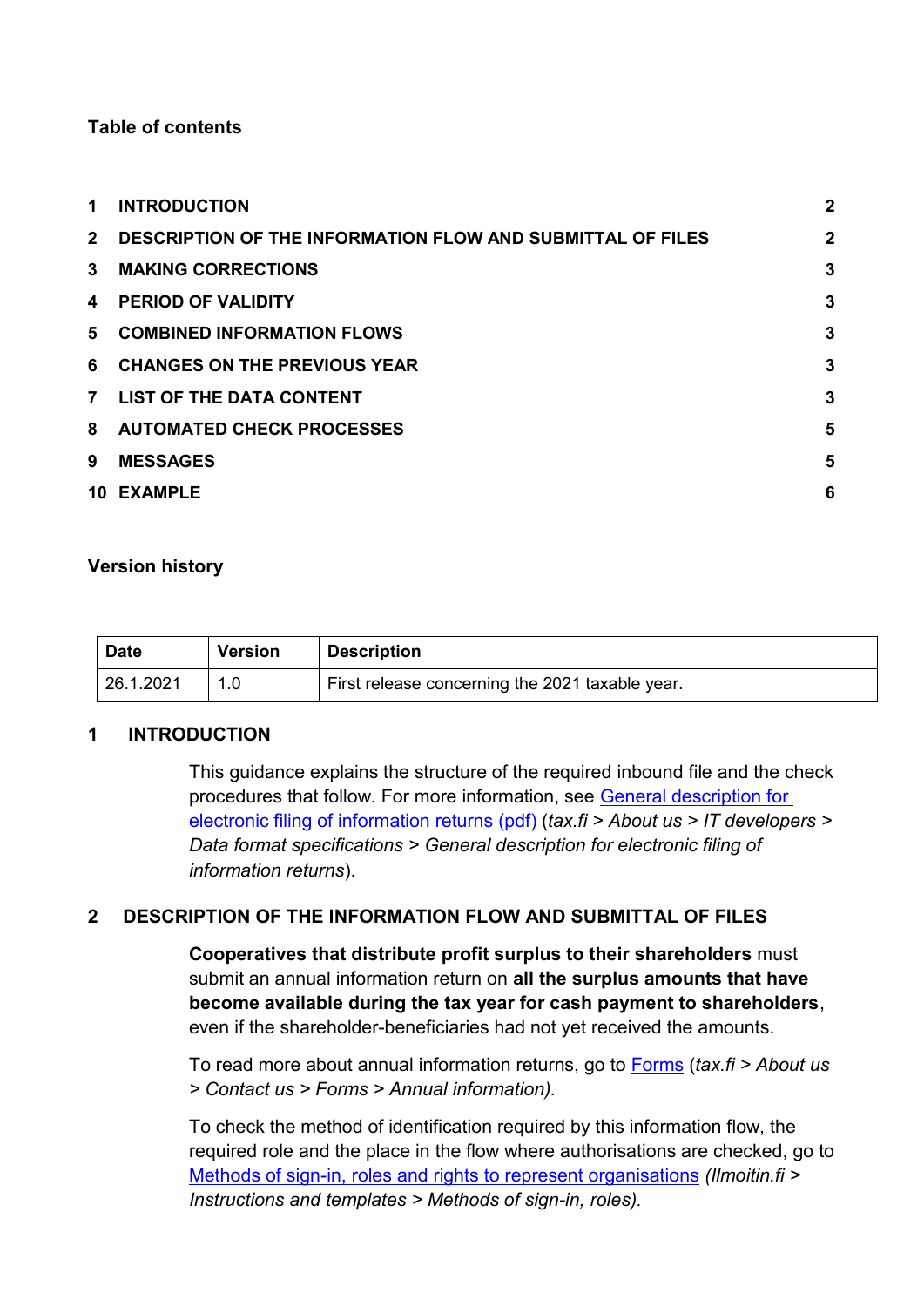#### <span id="page-2-0"></span>**3 MAKING CORRECTIONS**

For year-specific instructions for making corrections, go to [Annual information](https://www.vero.fi/en/About-us/it_developer/data-format-specifications/annual_information_returns__instruction/)  [returns](https://www.vero.fi/en/About-us/it_developer/data-format-specifications/annual_information_returns__instruction/) (*tax.fi > About us > IT developers > Data format specifications > Making corrections to electronically filed submittals of information returns*).

#### <span id="page-2-1"></span>**4 PERIOD OF VALIDITY**

This specification sets out the requirements of file formatting that come into force 26 January 2021 and continue to be in force until a new version of this specification is released.

For information about deadlines for filing, see the year-specific schedule on [IT developers](https://www.vero.fi/tietoa-verohallinnosta/kehittaja/) (*vero.fi > Verohallinto > Ohjelmistokehittäjät > Aikataulu vvvv*). The schedule is available in Finnish and Swedish.

#### <span id="page-2-2"></span>**5 COMBINED INFORMATION FLOWS**

You may send us the following flows in the same computer file as you are sending your VSOKERIE flow:

- VSOKVYHT

#### <span id="page-2-3"></span>**6 CHANGES ON THE PREVIOUS YEAR**

| <b>Version</b> |           | Data Name   Data element | <b>Description</b> |
|----------------|-----------|--------------------------|--------------------|
| 1.0            | 15-18/058 | Year of payment          | Year changed       |

#### <span id="page-2-4"></span>**7 LIST OF THE DATA CONTENT**

| Positio Cod P/<br>In | e   | V      | Т |         | L/T Description                                                                                                                                    | Format          | Permissibl<br>e values |
|----------------------|-----|--------|---|---------|----------------------------------------------------------------------------------------------------------------------------------------------------|-----------------|------------------------|
| $1 - 8$              | 000 | P      | Т |         | File identifier                                                                                                                                    | AN <sub>8</sub> | <b>VSOKERIE</b>        |
| 10                   | 082 | $\vee$ |   |         | Deletion                                                                                                                                           | A <sub>1</sub>  | D                      |
| $12 - 13$            | 084 | P      | Т |         | <b>Type of Payment</b><br>$05$ = Profit surplus<br>06 = Distribution of retained earnings of the<br>cooperative, taxable as a surplus distribution | N <sub>2</sub>  | 05,06                  |
| $15 - 18$            | 058 | P      | Т | $\star$ | Year of payment                                                                                                                                    | <b>VVVV</b>     | 2021                   |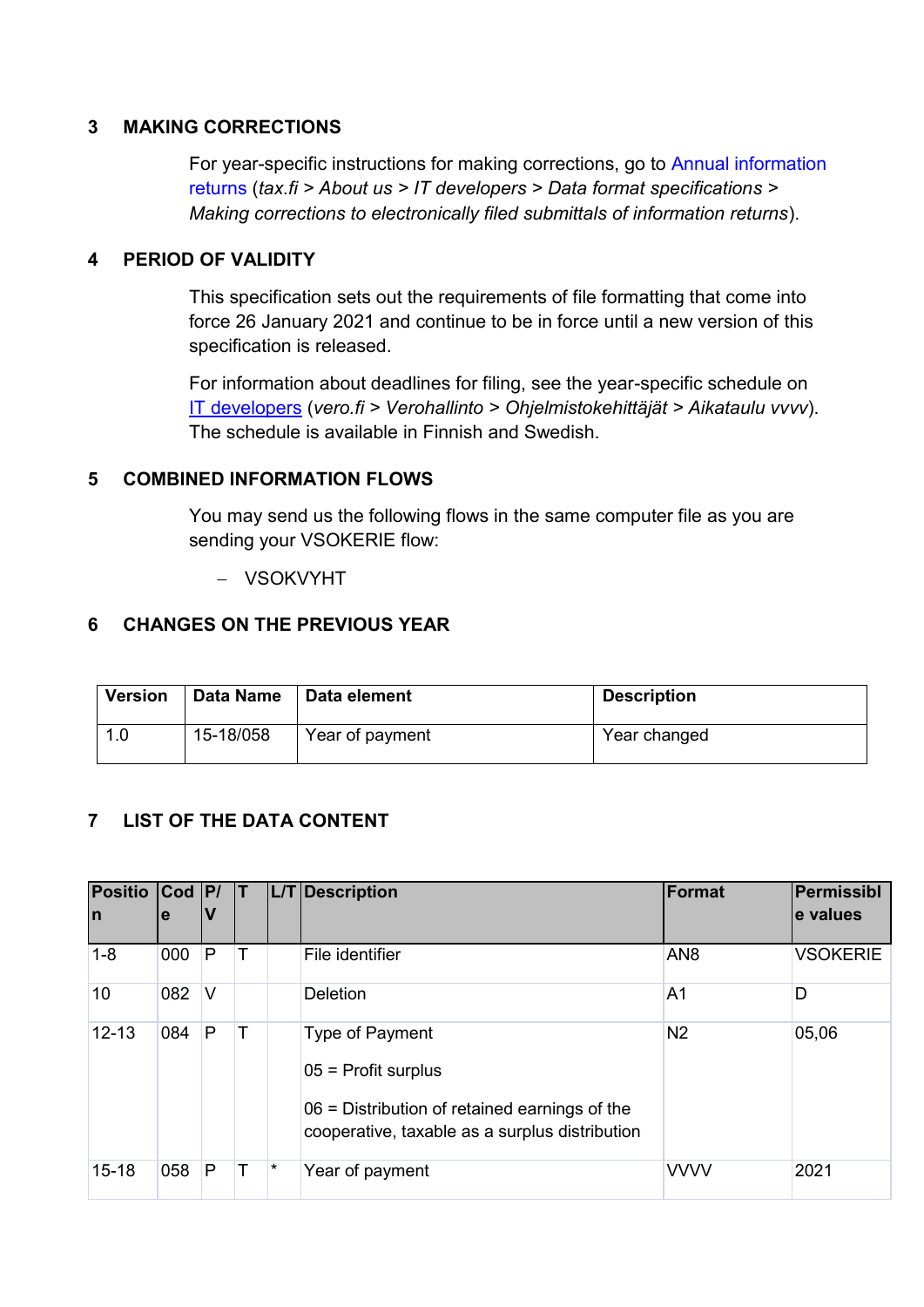| <b>Positio</b><br>n | $\text{Cod}$  P/<br>e | $\mathbf v$  | T   |                          | L/T Description                                                                                                                                                                                                                                                              | Format                          | <b>Permissibl</b><br>e values |
|---------------------|-----------------------|--------------|-----|--------------------------|------------------------------------------------------------------------------------------------------------------------------------------------------------------------------------------------------------------------------------------------------------------------------|---------------------------------|-------------------------------|
|                     |                       |              |     |                          | The calendar year when the surplus becomes<br>available for payment to its beneficiary. For<br>more information, see section 2 and the<br>guidance for completing the return form.                                                                                           |                                 |                               |
| $20 - 30$           | 010                   | $\mathsf{P}$ | T   | $^\star$                 | Business ID of the cooperative society that<br>distributes surplus                                                                                                                                                                                                           | <b>YTUNNUS2</b>                 |                               |
| 32-35               | 207                   | P            | T   | $^\star$                 | The tax year for which the surplus was<br>distributed                                                                                                                                                                                                                        | <b>VVVV</b>                     |                               |
| 37-44               | 211                   | P            | T   | $^\star$                 | Date of the decision to distribute profit surplus                                                                                                                                                                                                                            | <b>PPKKVVVV</b>                 |                               |
| 46-53               | 212                   | P            | T   | $\star$                  | Date from which profit surplus has been ready<br>for payment                                                                                                                                                                                                                 | <b>PPKKVVVV</b>                 |                               |
| 55                  | 210                   | P            |     | H                        | Type of the cooperative, valid on the day when AN1<br>decision to distribute surplus was made:<br>$J =$ Listed (under §33e.7 and §33a.2, Income<br>Tax Act)<br>$M =$ Other cooperative with at least 500<br>members<br>$S =$ Other cooperative with less than 500<br>members |                                 | J, M, S                       |
| 57-67               | 083                   | $\mathsf{P}$ | Τ   | $^\star$                 | Beneficiary's Business ID/personal identity<br>code                                                                                                                                                                                                                          | <b>YTUNNUS  </b><br><b>HETU</b> |                               |
| 69-92               | 085                   | V            | ET. | $\vert \star$<br>V/<br>P | Beneficiary's name                                                                                                                                                                                                                                                           | <b>AN24</b>                     |                               |
| 93-106              | 234                   | P            |     |                          | Amount of (gross) profit surplus                                                                                                                                                                                                                                             | R <sub>11,2</sub>               |                               |
| 107-120 235         |                       | V            |     |                          | Amount of tax withheld on profit surplus                                                                                                                                                                                                                                     | R <sub>11,2</sub>               |                               |
| 121-134 240         |                       | V            |     | H                        | Amount of equity shares in a cooperative<br>society See Instructions for filling out the form.                                                                                                                                                                               | R <sub>11,2</sub>               |                               |
| 136                 | 237                   | V            |     |                          | Carries YEL/MYEL pension insurance<br>$(0=No, 1=Yes)$                                                                                                                                                                                                                        | N <sub>1</sub>                  | 0,1                           |
| 138                 | 241                   | V            |     | H                        | Deductible for the cooperative society.<br>$(0=No, 1=Yes)$<br>See Instructions for filling out the form.                                                                                                                                                                     | N <sub>1</sub>                  | 0,1                           |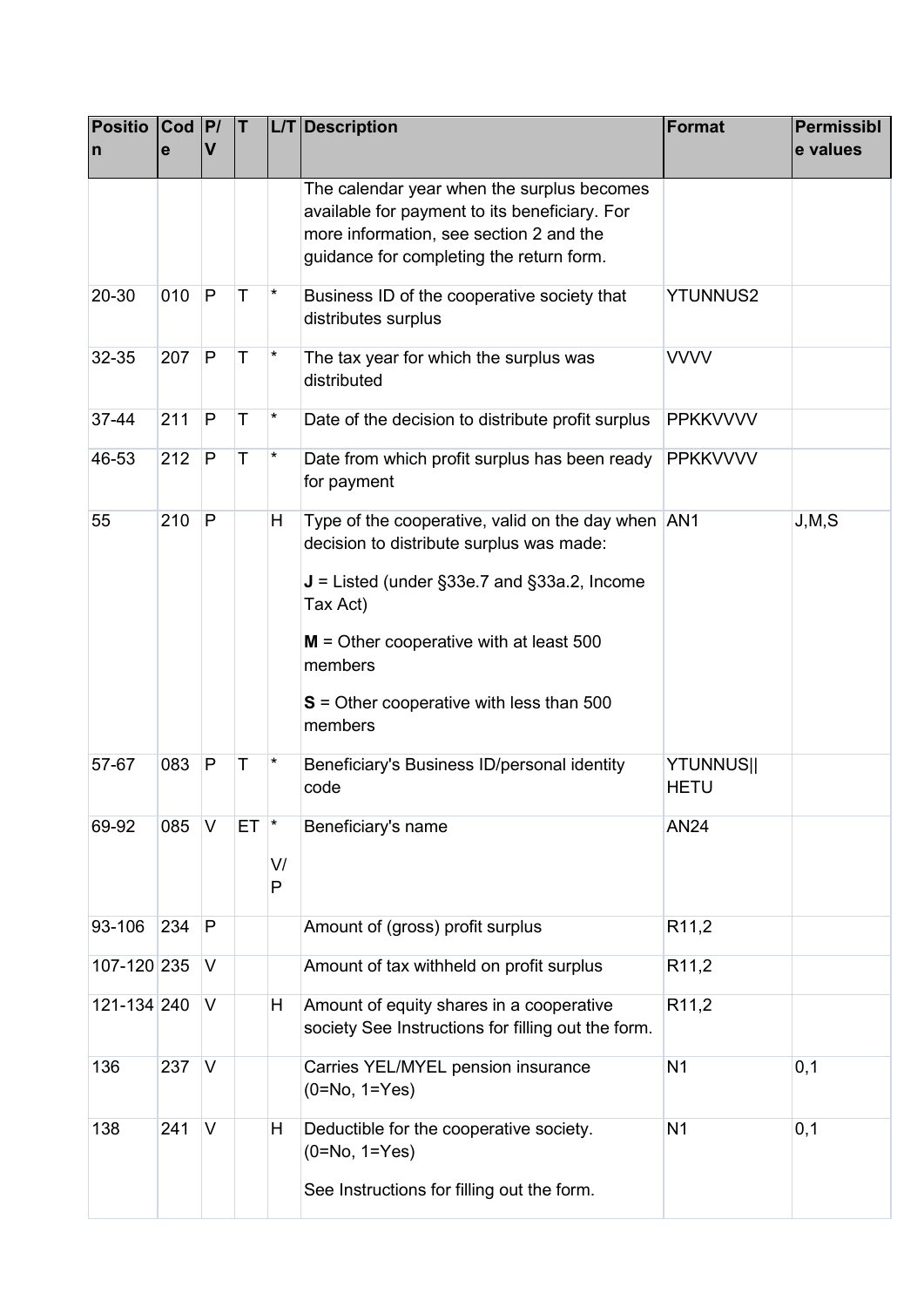| Positio Cod P/ T<br>In | e   | ν |  | L/T Description                              | Format                           | Permissibl<br>le values |
|------------------------|-----|---|--|----------------------------------------------|----------------------------------|-------------------------|
| 140-152 080            |     | V |  | Account operator's Business ID               | <b>TIHOYHTEISO</b>               |                         |
| 153-250                |     |   |  | Reserve space                                |                                  |                         |
| 251-285 048            |     | P |  | Software application that produced this file | <b>AN35</b>                      |                         |
| 287-300 198            |     | P |  | Software-generated timestamp                 | <b>DDMMYYYY</b><br><b>HHMMSS</b> |                         |
|                        | 999 | P |  | Final identifier                             | N8                               |                         |

## <span id="page-4-0"></span>**8 AUTOMATED CHECK PROCESSES**

| New /   | Code | <b>Description of Check</b>                                                                      |
|---------|------|--------------------------------------------------------------------------------------------------|
| Changed |      |                                                                                                  |
|         | 207  | #1062; Invalid input: The tax year for which the surplus is distributed (207)                    |
|         | 058  | must be the same year as the Year of payment (058) or an earlier year, and it                    |
|         | 211  | must also be the same or an earlier year in relation to Date of decision to                      |
|         | 212  | distribute surplus (211) and Date from which profit surplus has been ready for<br>payment (212). |
|         | 211  | #1063; Invalid input: You must enter the same or earlier Date of the decision                    |
|         | 212  | to distribute surplus (211) as the Date when the surplus has been ready for<br>payment (212).    |
|         | 085  | #1060; Beneficiary's name (085) is a mandatory field because you have                            |
|         | 083  | entered a dummy identity code in the Personal ID or Business ID (083) field.                     |

### <span id="page-4-1"></span>**9 MESSAGES**

| New /   | Code | <b>Description of Check</b>                                                                                                                                                                                                                                                                                                                                                                                                                                                    |
|---------|------|--------------------------------------------------------------------------------------------------------------------------------------------------------------------------------------------------------------------------------------------------------------------------------------------------------------------------------------------------------------------------------------------------------------------------------------------------------------------------------|
| Changed |      |                                                                                                                                                                                                                                                                                                                                                                                                                                                                                |
|         | 210  | This message appears if 'S' is the value of Type of cooperative (210) but                                                                                                                                                                                                                                                                                                                                                                                                      |
|         | 240  | Amount of equity shares in the cooperative (240) or Deductible for the                                                                                                                                                                                                                                                                                                                                                                                                         |
|         | 241  | cooperative (0=No, 1=Yes) (241) are not populated.                                                                                                                                                                                                                                                                                                                                                                                                                             |
|         |      | #1061; Cooperatives that are not Listed and have fewer than 500 members<br>(the value of Cooperative Type (210) is S) must report the amount booked as<br>equity at the end of the previous accounting period. However, this<br>information is not mandatory if the surplus distribution is a tax-deductible<br>expense for the cooperative or if the beneficiary is a corporate entity or a<br>benefit under joint administration. See Instructions for filling out the form. |